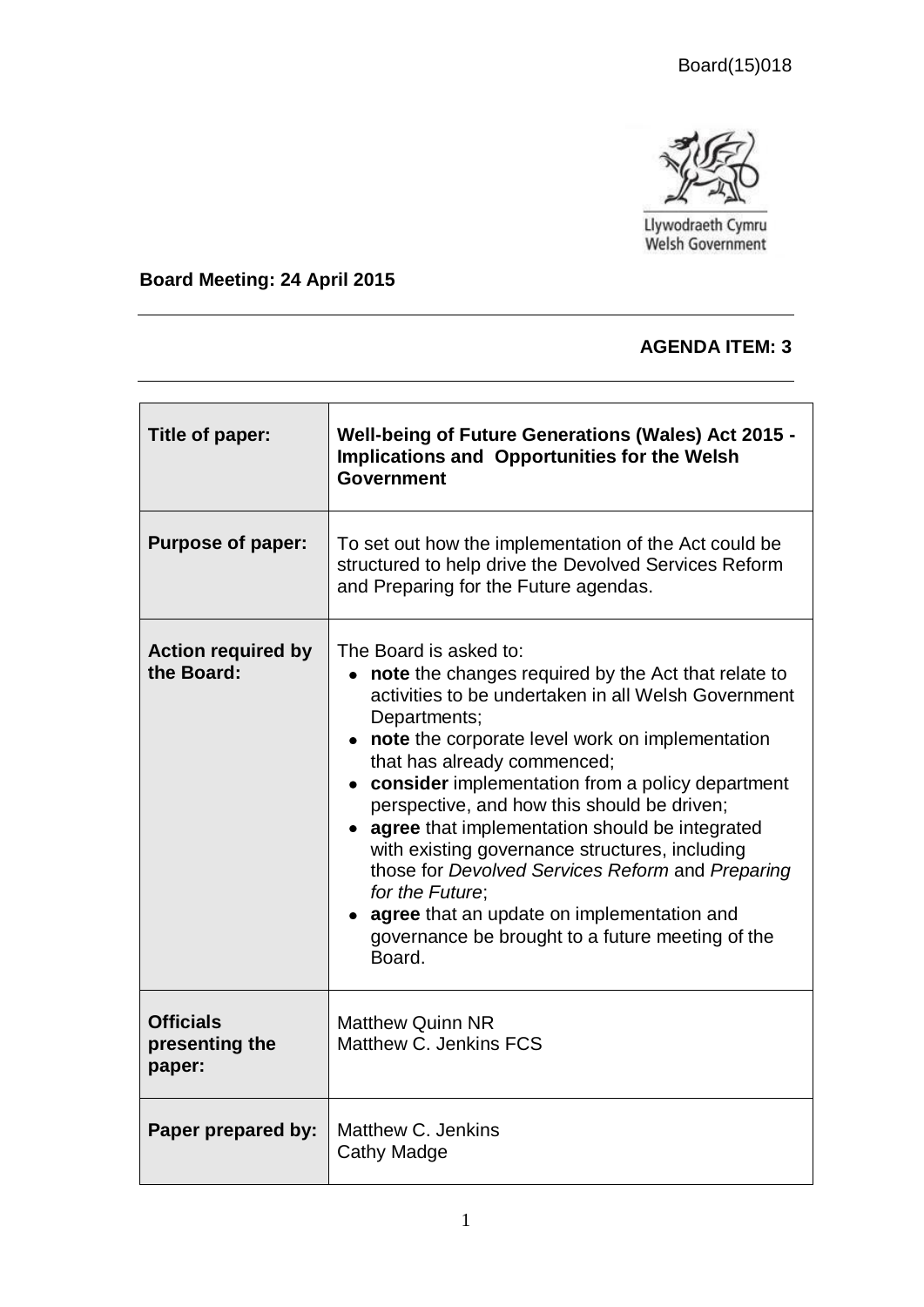### **1. Background**

- 1.1. The Well-being of Future Generations (Wales) Act 2015 will come into force in April 2016 and will be a major influence on the incoming administration's objective setting and prioritisation. Though often misrepresented as environmental legislation, the Act in fact covers the full range of policy aims for the Welsh public sector. It is essentially a governance Act that sets out in law the principles for decision-making for the public sector, a single framework of goals and indicators, and the functions and membership of Public Service Boards. It will require us all to think about and plan for the lateral and long-term implications and benefits that can result from our strategic planning, investment and delivery.
- 1.2. By establishing a single binding legal framework, the Act provides a means of directly addressing the over-complexity identified by the Commission for Public Services and in our own Reducing Complexity agenda. The key challenges will be to ensure that the organisation as a whole uses the new framework, and that the implementation of the new legal requirements is seen not as "another compliance exercise" but as a way of building our future capability to deliver.

### **2. Requirements of the Act**

- 2.1. The starting point for the Act is the establishment of seven well-being goals at a population level: a prosperous Wales, a resilient Wales, a healthier Wales, a more equal Wales, a Wales of cohesive communities, a Wales of vibrant culture and a thriving Welsh Language and a globally responsible Wales (see Annex 1).
- 2.2. The Welsh Government, along with 43 other public bodies that will be subject to the duties set out in the Act, will be required to:
	- improve economic, social, environmental and cultural well-being by contributing to the seven well-being goals;
	- act in accordance with the sustainable development principle, taking account of the governance principles (attending to long term impact, prevention, integration, collaboration and involvement) to the setting and meeting of objectives; (Annex 2)
	- set well-being objectives that explain how we will contribute to the well-being goals, and take steps to meet these objectives;
	- report annually on progress;
	- respond to relevant recommendations from the Future Generations Commissioner and feedback from the Auditor General for Wales.
- 2.3. There are also key buildings blocks for the Act that the Welsh Government is responsible for. These require us to:
	- publish 'All Wales National Indicators' for the purpose of measuring collective progress towards the achievement of the goals;
	- publish a report on the annual progress of the indicators;
	- within twelve months of an election, publish a Future Trends Report that contains predictions of likely future trends in the economic, social, environmental and cultural well-being of Wales;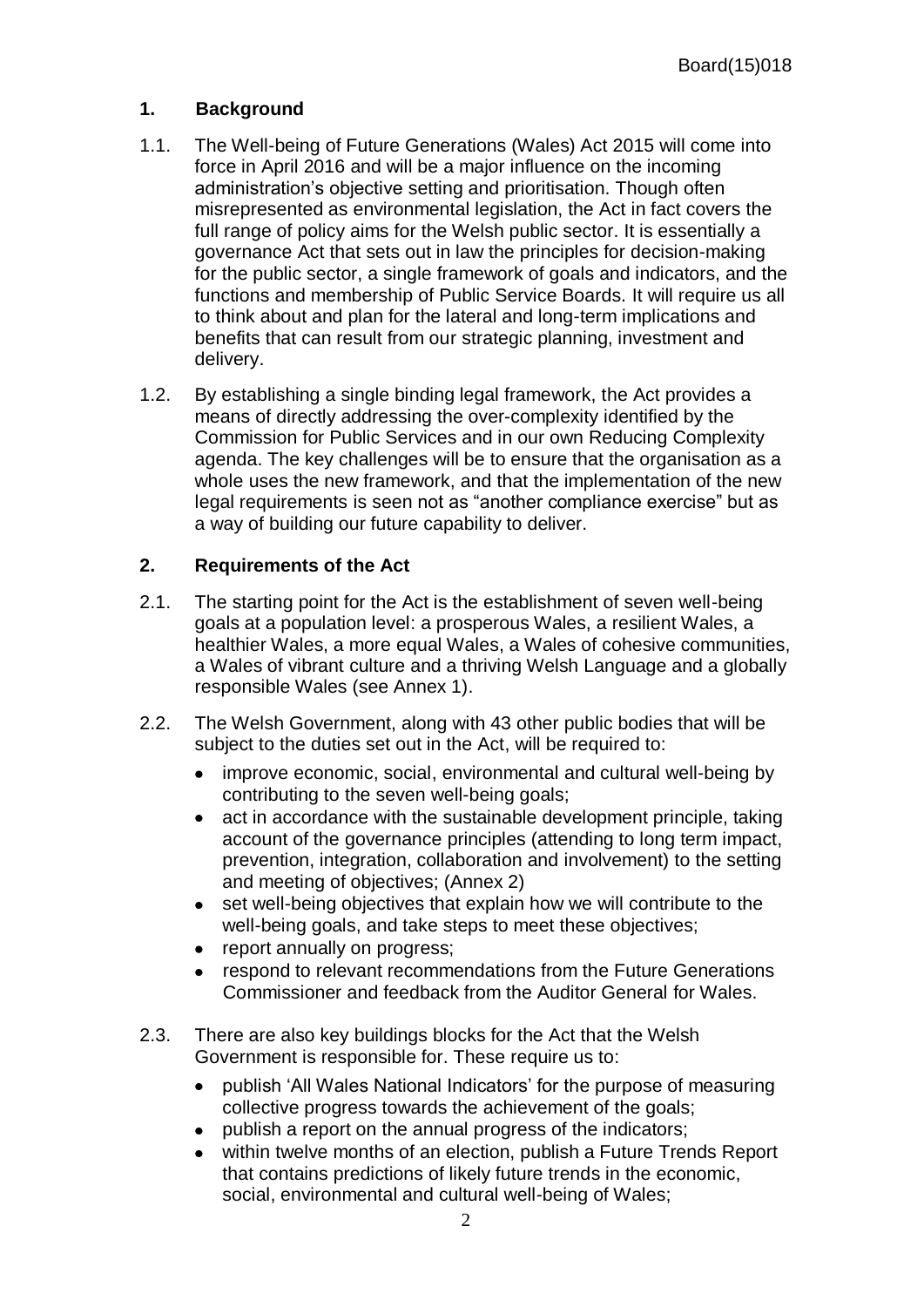- publish statutory quidance.
- 2.4. The Act will also put Local Service Boards on a statutory footing through the establishment of Public Services Boards.

#### **3. Implications for the Welsh Government**

- 3.1. As the sponsor of the Act, one of the bodies directly caught by the requirements of the Act and as the body that sets objectives for the rest of the devolved public sector, Welsh Government's leadership on delivering the requirements of the Act will be very much in the spotlight. Failure will not only present a reputational risk but would also open up our actions to legal challenge.
- 3.2. A series of existing work areas and reform programmes will be key to effective implementation. Reform of strategic planning and budgeting arrangements will be central to success. Equally, integrating work on implementation with the core reform programmes, most notably the work on Preparing for the Future and the Devolved Services Reform programme will be crucial. These programmes will set the core values and processes for our internal work and the work of the wider public sector. There is also a significant task to communicate coherently the requirements of the Act internally and ensure that staff are aware of the need to have regard to *all* of the well-being goals, regardless of where they work in the organisation.
- 3.3. Significant scrutiny of progress will be undertaken by the National Assembly, by the new Commissioner for Future Generations (on the extent to which well-being objectives are being met) and by the Auditor General for Wales (in relation to the extent to which we have acted in accordance with the sustainable development principles). The Board will wish to consider what internal assurance arrangements are required to give confidence that external expectations will be met.

#### **4. What needs to be done**

- 4.1. Successful implementation of the Act will require changes to business processes and to the way in which we work. In some areas this will entail modifications to existing approaches, and in others it will mean more radical change. To date, implementation activities have focused on corporate processes.
- 4.2. There are now important areas, particularly in relation to implementation in policy departments, where the support and leadership of the Board will be essential to ensure not only that compliance is achieved, but that we go beyond compliance to achieve Ministers' ambitions. An initial list of the lead teams identified against key areas of implementation is at Annex 3.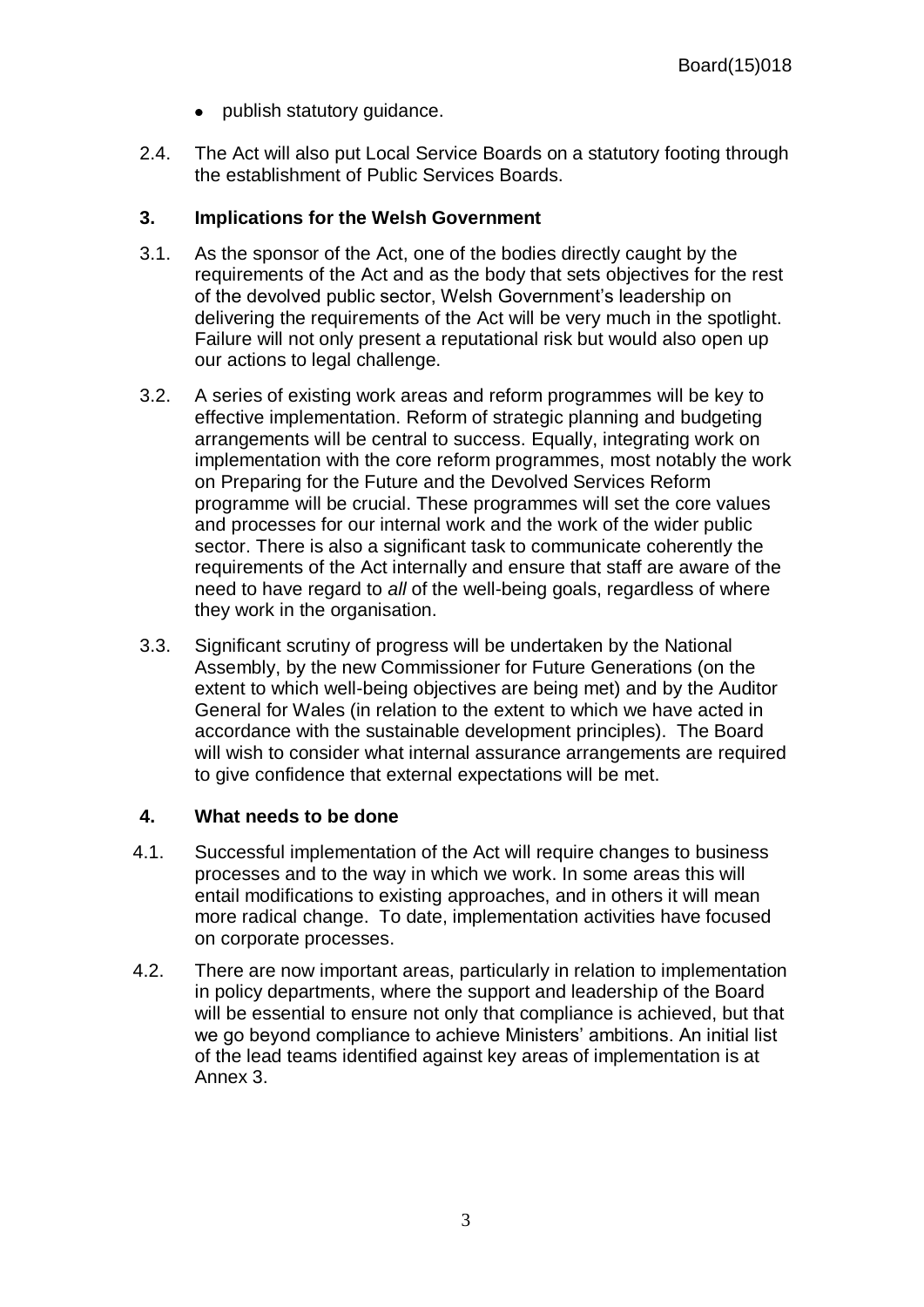#### *Successor to the Programme for Government (PfG)*

- 4.3. The current PfG has given an outcome focus that has been a step forward from previous plans. We have learnt from the experience of developing the PfG and publishing subsequent annual reports. The Act will require the next Welsh Government to set out its well-being objectives, and the actions it will take in respect of those objectives. This will replace the current PfG, and it is a major opportunity to develop a strategic plan that reflects Ministerial priorities and drives them through the public service delivery system.
- 4.4. It is critical that a 'golden thread' is visible between national goals, Welsh Government objectives and actions, departmental plans and funding arrangements with delivery bodies. Whilst the content of the successor to the PfG will be dictated by the next Welsh Government, preparations can be initiated now to improve the alignment between corporate and departmental planning and reporting structures.

#### *Purposeful national (outcome) indicators and performance measures*

- 4.5. A project has already been established to develop new National Indicators of Well-being as a requirement of the Act. Alongside this, the Devolved Services Reform programme is taking stock of the plethora of performance measurement frameworks that have grown up independently of each other. More purposeful indicators and measures would enable a more thorough evaluation of performance and would shape decision making.
- 4.6. In future, because of the Act, it will be critical that all performance management frameworks – many of which are owned by policy departments - are designed within the overall framework of the Act.

#### *Demonstrating how resources are allocated in order to make progress towards the National Goals*

- 4.7. Budget decisions will be a key element of what we will do in support of national goals. Meaningful alignment of budgets with the successor to the PfG will be required to give an account of how financial resources are being deployed to meet the objectives required by the Act.
- 4.8. The Department for Finance and Corporate Services is at the early stages of work with Heads of Finance and the Resources and Structures work stream of Preparing for the Future to explore how current programme funding, staff resources and planning/ performance measurement hierarchies can be linked, or if a new single hierarchy should be established.

#### *Relationship with delivery organisations*

4.9. The way in which the Welsh Government manages its relationships with delivery partners - including through funding agreements, remit letters and performance accountability – should be reset in the context of the Act. Capability will need to be built amongst budget holders to ensure that they understand what this means in practice, alongside the work to provide statutory guidance for public bodies.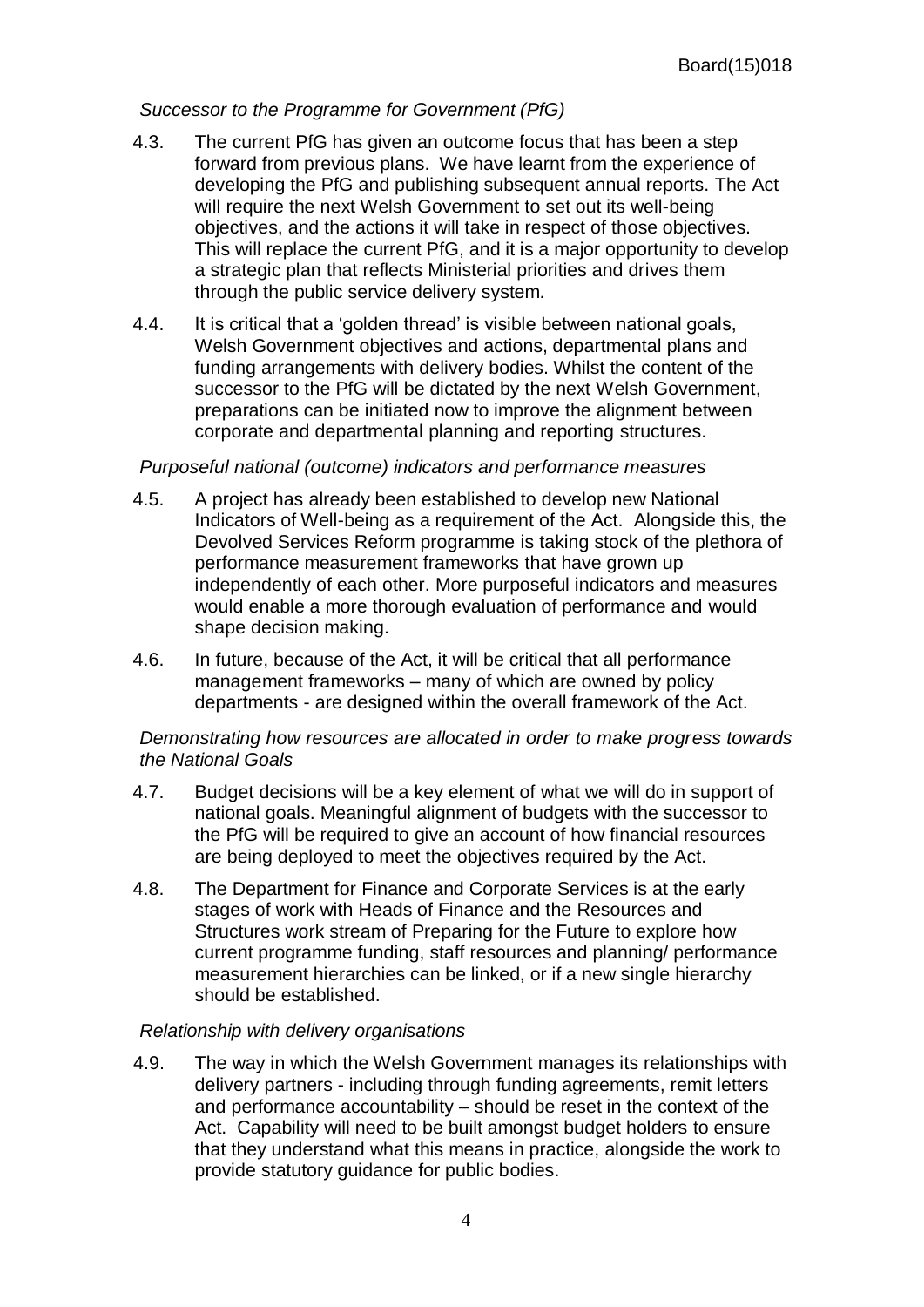4.10. No single organisation can deliver better well-being outcomes individually, so making progress on the national goals will require the public sector to work together – on the basis of the five sustainable development principles - as a more coherent whole. Public Services Boards will establish common objectives through their well-being plans and work collaboratively to tackle shared challenges for the long term, for example by pooling budgets and delivering together on the basis of agreed local priorities.

#### *Communications and capability building*

4.11. Effective communication of the changes across the organisation will be vital and must be part of a coherent set of messaging around change and reform, rather than potentially a competing message. Specific work will be needed to bring together the communication on the work that is in hand. The ways in which we establish public service values, develop leadership and policy skills, and evaluate and assess the impact of policy delivery should also be fit for purpose to deliver the requirements of the Act.

#### *Governance*

- 4.12. To date the governance of implementation has taken place within existing structures, for example the WFG Bill Project Board, the Devolved Services Reform Portfolio and business-as-usual arrangements. In going forward, we would appreciate a steer from the Board on how best to ensure that the work on the Act and the different existing strands of reform work are best governed to ensure a coherent presentation and implementation of the changes needed.
- 4.13 We are not inclined to establish a purely freestanding structure for the Act implementation and our preference is to build this into the existing workstreams. This will require discussion with the respective SROs to ensure that this is a practical approach and to identify what if any changes to existing governance are needed to make this effective.
- 4.14 If the Board is content with this approach, we will wish to report back to the Board on the final basis for governance and how the actions needed are to be delivered, by whom and by when.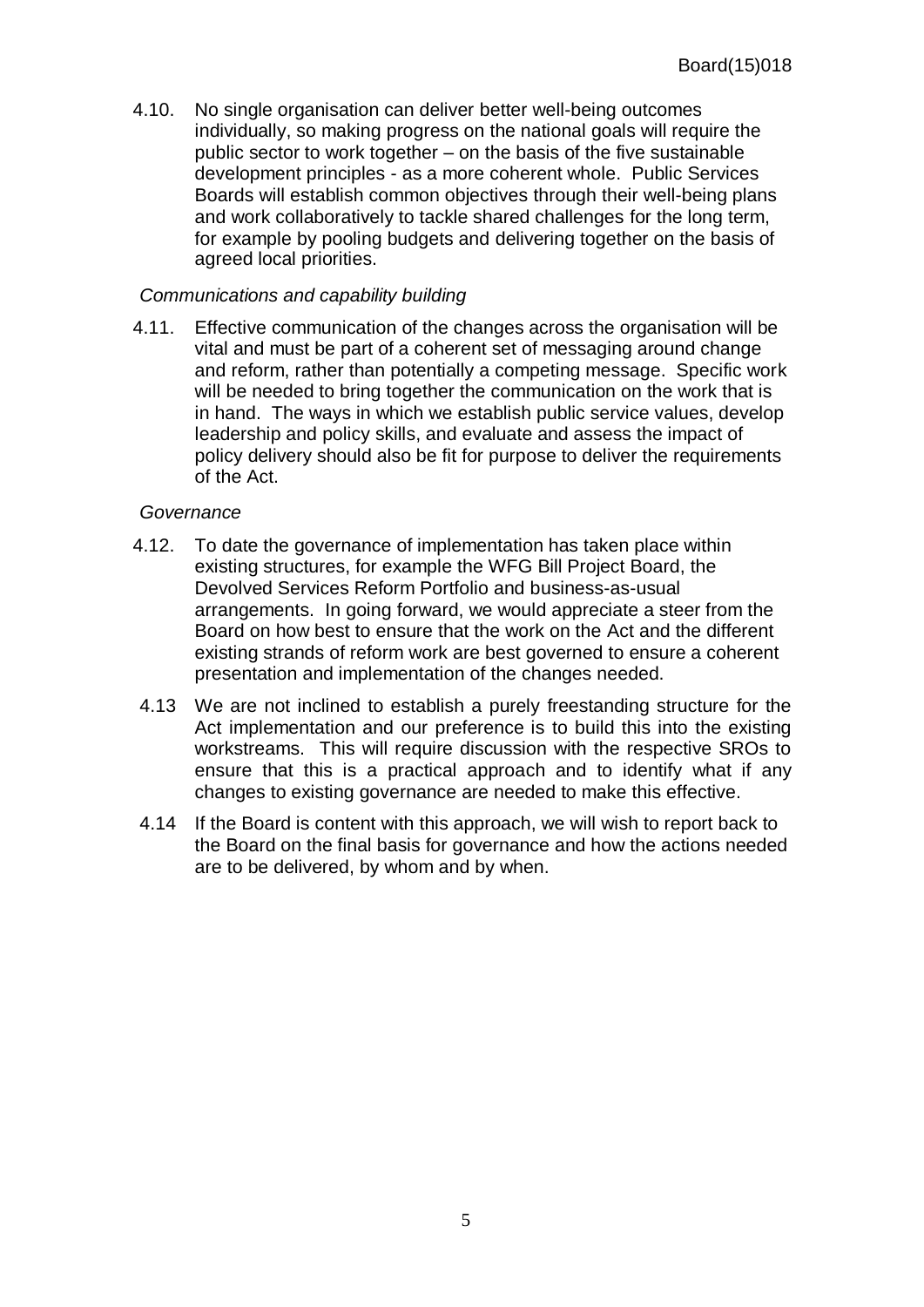#### **5. Recommendations**

- 5.1 It is recommended that the Board:
	- notes the changes required by the Act that relate to activities to be  $\bullet$ undertaken in all Welsh Government Departments;
	- notes the corporate level work on implementation that has already  $\bullet$ commenced;
	- considers implementation from a policy department perspective, and how that should be driven;
	- agrees that implementation should be integrated with existing governance structures, including *Devolved Services Reform* and *Preparing for the Future*, and considers any additional assurance that may be required;
	- agrees that an update on implementation and governance be brought to a future meeting of the Board.

**\_\_\_\_\_\_\_\_\_\_\_\_\_\_\_\_\_\_\_\_\_\_\_\_\_\_\_\_\_\_\_\_\_\_\_\_\_\_\_\_\_\_\_\_\_\_\_\_\_\_\_\_\_\_\_\_\_\_\_\_\_\_**

#### **Publication**

This paper should be published.

**Date submitted to Secretariat:** 16 April 2015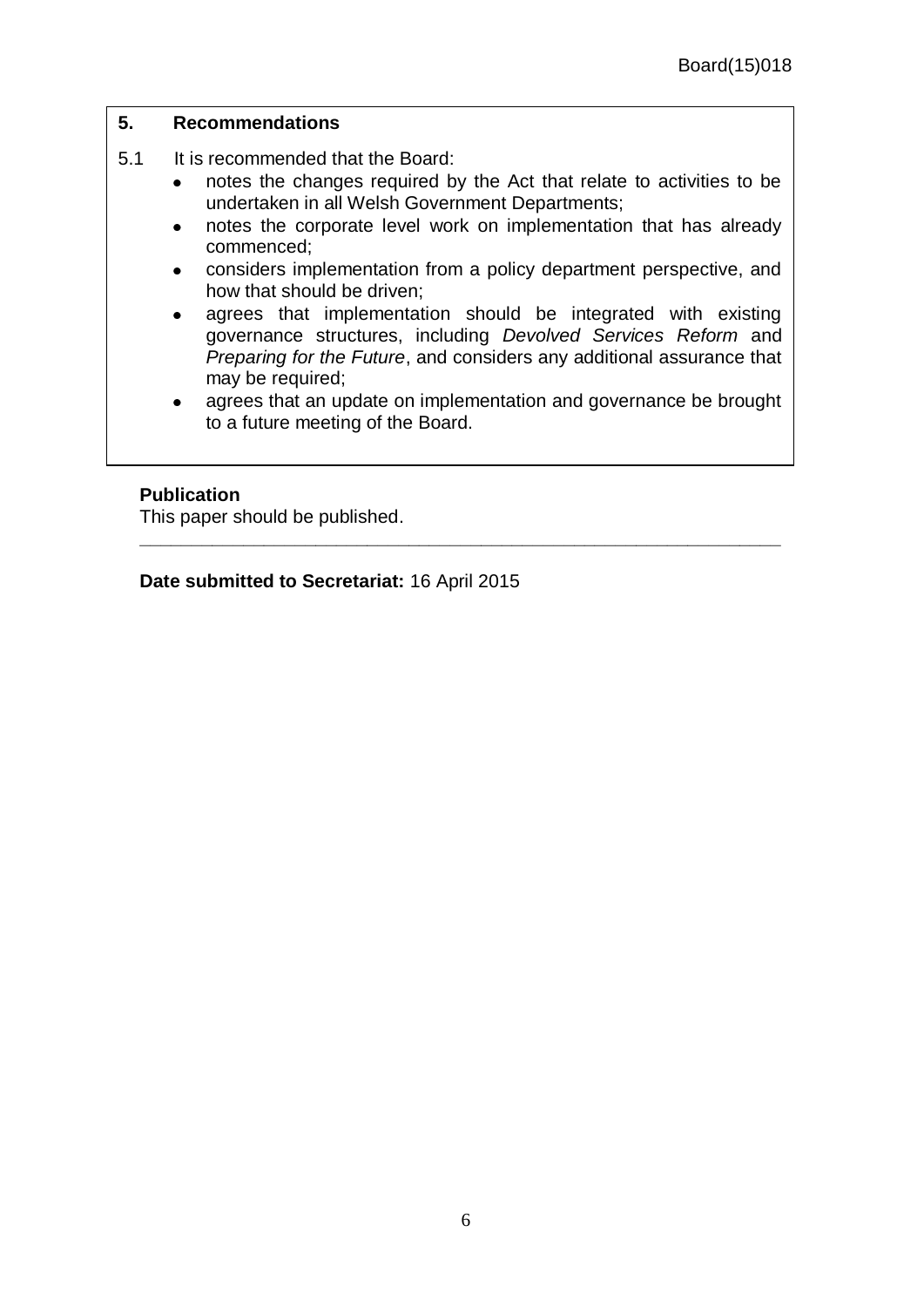### **ANNEX 1**

| <b>Well-being goals</b>                                                |                                                                                                                                                                                                                                                                                                                                                                                                                                                                 |  |
|------------------------------------------------------------------------|-----------------------------------------------------------------------------------------------------------------------------------------------------------------------------------------------------------------------------------------------------------------------------------------------------------------------------------------------------------------------------------------------------------------------------------------------------------------|--|
| Goal                                                                   | <b>Description of the goal</b>                                                                                                                                                                                                                                                                                                                                                                                                                                  |  |
| A prosperous<br><b>Wales</b>                                           | An innovative, productive and low carbon society<br>which recognises the limits of the global environment<br>and therefore uses resources efficiently and<br>proportionately (including acting on climate change);<br>and which develops a skilled and well-educated<br>population in an economy which generates wealth<br>and provides employment opportunities, allowing<br>people to take advantage of the wealth generated<br>through securing decent work. |  |
| <b>A resilient Wales</b>                                               | A nation which maintains and enhances a biodiverse<br>natural environment with healthy functioning<br>ecosystems that support social, economic and<br>ecological resilience and the capacity to adapt to<br>change (for example climate change).                                                                                                                                                                                                                |  |
| A healthier Wales                                                      | A society in which people's physical and mental well-<br>being is maximised and in which choices and<br>behaviours that benefit future health are understood.                                                                                                                                                                                                                                                                                                   |  |
| A more equal<br><b>Wales</b>                                           | A society that enables people to fulfil their potential<br>no matter what their background or circumstances<br>(including their socio economic background and<br>circumstances).                                                                                                                                                                                                                                                                                |  |
| A Wales of<br>cohesive<br>communities                                  | Attractive, viable, safe and well-connected<br>communities.                                                                                                                                                                                                                                                                                                                                                                                                     |  |
| A Wales of<br>vibrant culture<br>and thriving<br><b>Welsh language</b> | A society that promotes and protects culture, heritage<br>and the Welsh language, and which encourages<br>people to participate in the arts, and sports and<br>recreation.                                                                                                                                                                                                                                                                                      |  |
| A globally<br>responsible<br><b>Wales</b>                              | A globally responsible Wales. A nation which, when<br>doing anything to improve the economic, social,<br>environmental and cultural well-being of Wales, takes<br>account of whether doing such a thing may make a<br>positive contribution to global well-being.                                                                                                                                                                                               |  |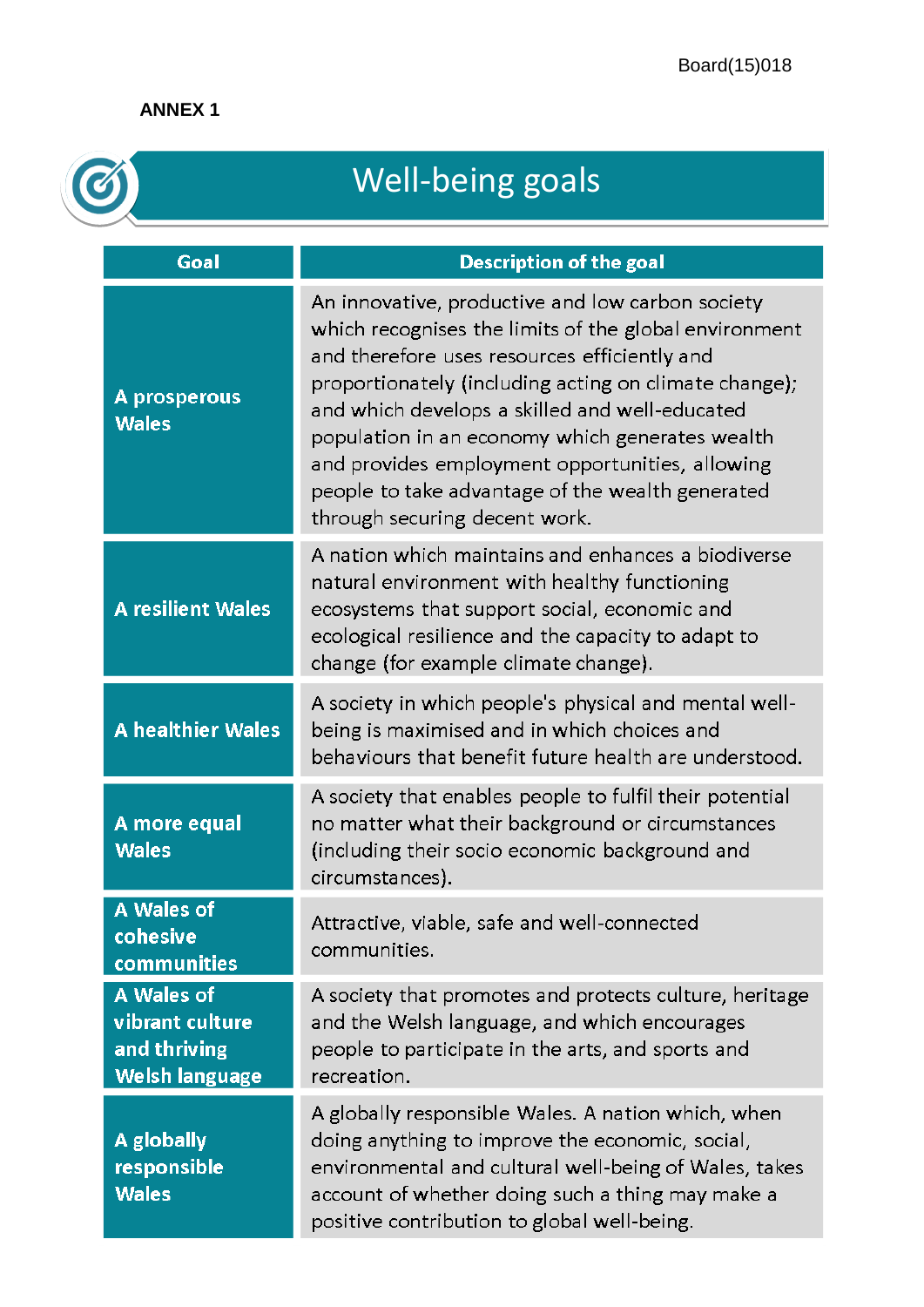### **Annex 2**



# Sustainable Development Principle

In this Act, any reference to a public body doing something 'in accordance with the sustainable development principle' means that the public body must act in a manner which seeks to ensure that **the needs of the present are met without compromising the ability of future generations to meet their own needs**



# **Long Term**

The importance of balancing short-term needs with the need to safeguard the ability to also meet long-term needs.



# **Prevention**

How acting to prevent problems occurring or getting worse may help public bodies meet their objectives.<br>Objectives.



# **Integration**

Considering how the public body's well-being objectives may impact upon each of the well-being goals, on each of their other objectives, or on the objectives of other public bodies.



# **Collaboration**

Acting in collaboration with any other person (or different parts of the body itself) could help the body to meet its well-being objectives.



## **Involvement**

the area which they serve. The importance of involving people with an interest in achieving the well-being goals, and ensuring that those people reflect the diversity of